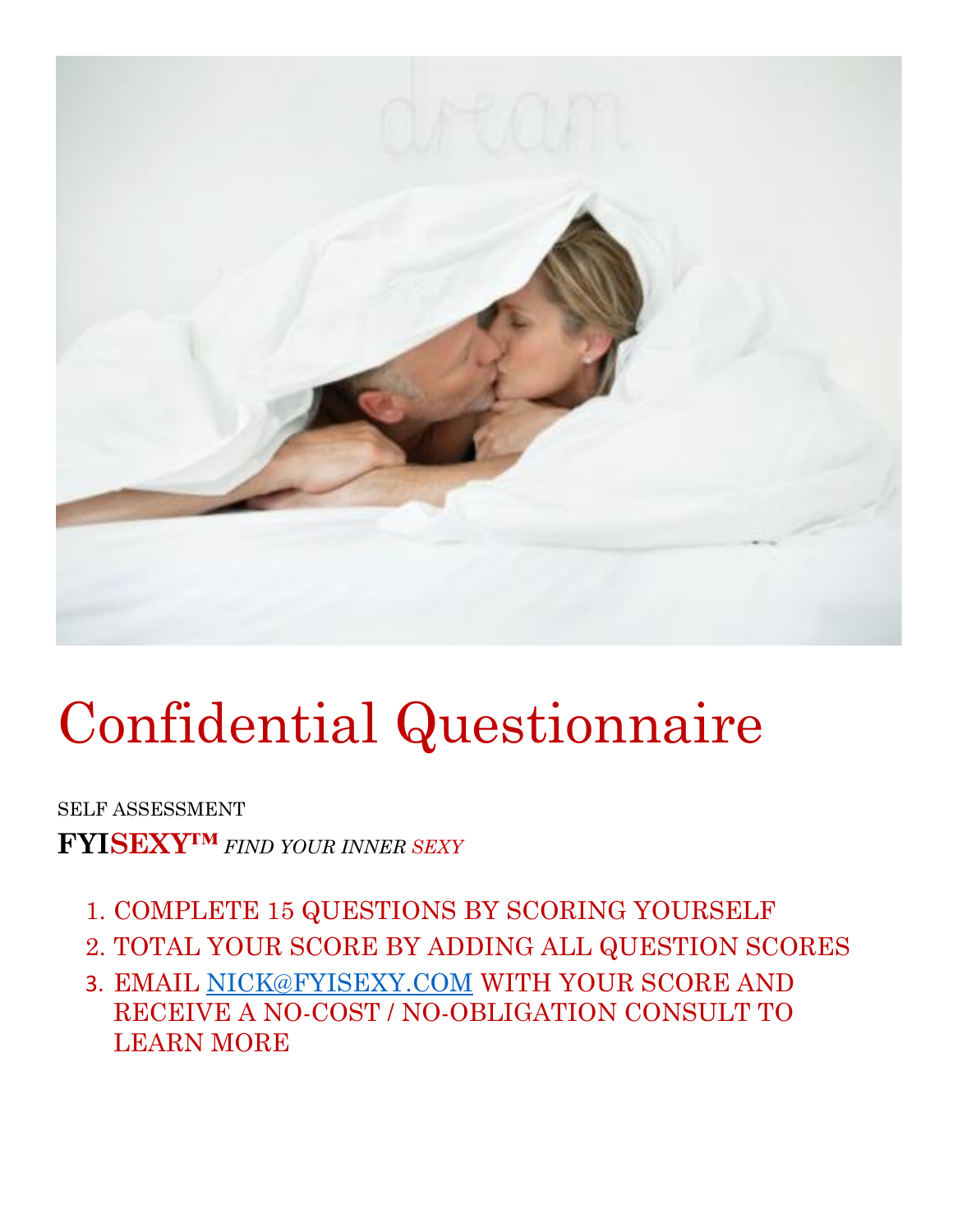

## SELF-ASSESSMENT QUESTIONNAIRE

*"Finding Your Inner Sexy" is a new way to feel more alive, understand yourself, unlock confidence, and enhance intimacy. Our Life Coaches and Confidants are ready to review and soundboard with you!* 

#### **SCORE YOURSELF: (be honest with yourself – TRUST YOUR GUT!): 5 means Yes / 3 means Sometimes / 1 means No**

1. Do you feel you are living your most authentic life?

2. Do you pay attention to what you put in your body?

3. Do you keep a journal or diary?

\_\_\_\_\_\_

 $\overline{\phantom{a}}$ 

 $\overline{\phantom{a}}$ 

 $\mathcal{L}=\mathcal{L}$ 

 $\mathcal{L}=\mathcal{L}$ 

 $\mathcal{L}=\mathcal{L}$ 

 $\mathcal{L}_{\mathcal{L}}$ 

 $\mathcal{L}=\mathcal{L}$ 

 $\mathcal{L}_{\mathcal{L}}$ 

 $\mathcal{L}=\mathcal{L}$ 

4. Do you reserve time each day for yourself?

5. Do you feel confident in your beliefs and stand strong for those beliefs?

6. Do you live your life by exhibiting passion for something or someone daily?

7. Are in-tune with and expressive about your sexual desires?

8. Do you prefer "Certainty" over uncertainty in your everyday life?

9. Do you prefer "Variety" over consistency in your everyday life?

10. Do you feel valued by others in your daily life?